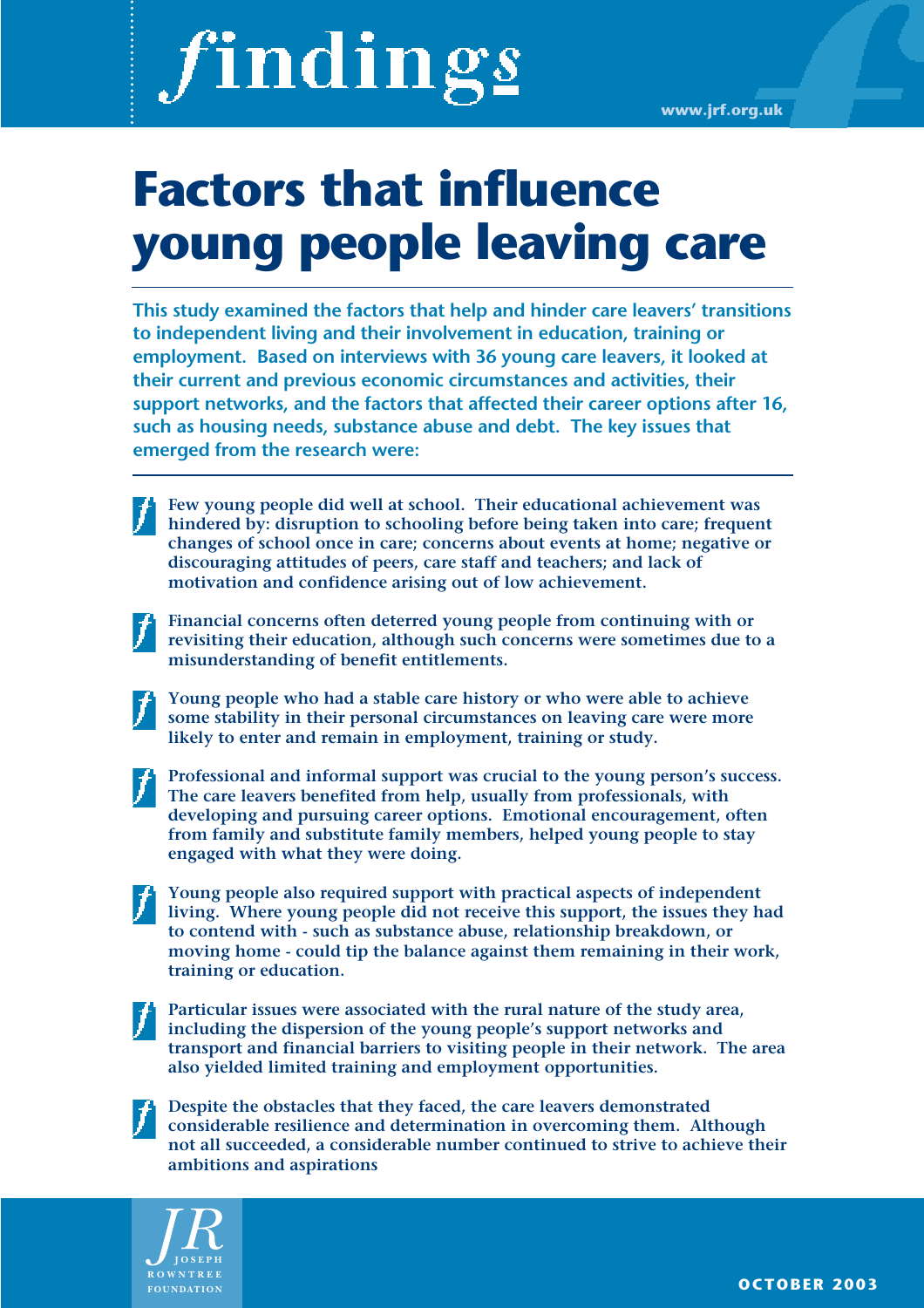### **Background**

Research by the Social Exclusion Unit has shown that young people leaving care are less likely to be involved in education, training or employment and are more vulnerable to social exclusion in later life. As practitioners working with care leavers, the research team sought to examine how young people's chances could be improved by looking at the factors that enhance and hinder their transition to economic independence.

### **Care history**

Young people who enjoyed a relatively stable experience in care were more likely to be settled after 16. Important factors that affected their care experience included: the age they entered care and the reasons that brought them there; and the number and type of placements they experienced. Young people on care orders were least likely to be engaged in any economic activity. Care experience affected the young people's ability to build and maintain significant relationships, their education, and their attitudes and self-esteem.

### **Educational achievement**

The young person's care experience also had an impact on their educational achievement. The majority of young people entered care aged 14, just before they started GCSE courses. Because of their disrupted childhoods, a number of young people were already struggling with their schoolwork when they entered care. In some cases, frequent moves to new placements also required moves to a new school. This left young people struggling to keep up because schools followed different curricula. Getting behind in their work also undermined young people's motivation and self-confidence. This had a bearing on their educational achievement; most young people left school with few or no qualifications.

### **Financial worries**

Young people were deterred from continuing with their education or undertaking training by concerns about how they would support themselves during that time. Training and benefit allowances reflect an expectation that a young person will be living in the parental home, without the costs associated with independent living. Although young people could find part-time work to supplement their income they were discouraged from doing so because of the complicated rules on housing benefit. The interviews also revealed that a number of young people were poorly informed about their entitlement to benefits as care leavers.

### **Informal and professional support**

Both professional and informal support were crucial in enabling young people to overcome the difficulties arising out of their childhood experiences and current circumstances in order to enter and remain engaged in employment, training or education. Young people benefited from help in finding out about their career options, developing plans and accessing opportunities. Professionals were best placed to provide this type of support, notably those professionals, such as Lifeskills mentors and New Deal Advisers, who had long-term, consistent engagement with the young person. Help was also obtained from careers advisers, teachers and others close to the young person.

Young people who had emotional support fared better. This type of support ranged from: encouragement to apply for jobs or training; exhortation to stick at what they were doing; someone who was available when so much else in their lives was changing. Young people who had a history of being moved on were most in need of this type of support because they were most likely to drop out when life became challenging. In general, emotional support was provided by family - or substitute family - members, but some young people found this type of help from 'befriending' professionals, such as sessional workers, who did not have the statutory duties that the interviewees associated with social workers.

Young people also benefited from help with the transition from being 'cared for' to caring for themselves, for example, managing their budgets and 'keeping house'. Family or substitute family members often provided the practical assistance young people needed, such as an evening meal or help with the laundry, although in some cases a landlady or significant other provided the bridge into young adulthood. Ex-foster carers were also an important source of support, often some time after the young person had left care and even where the young person had little initial contact with the foster carer.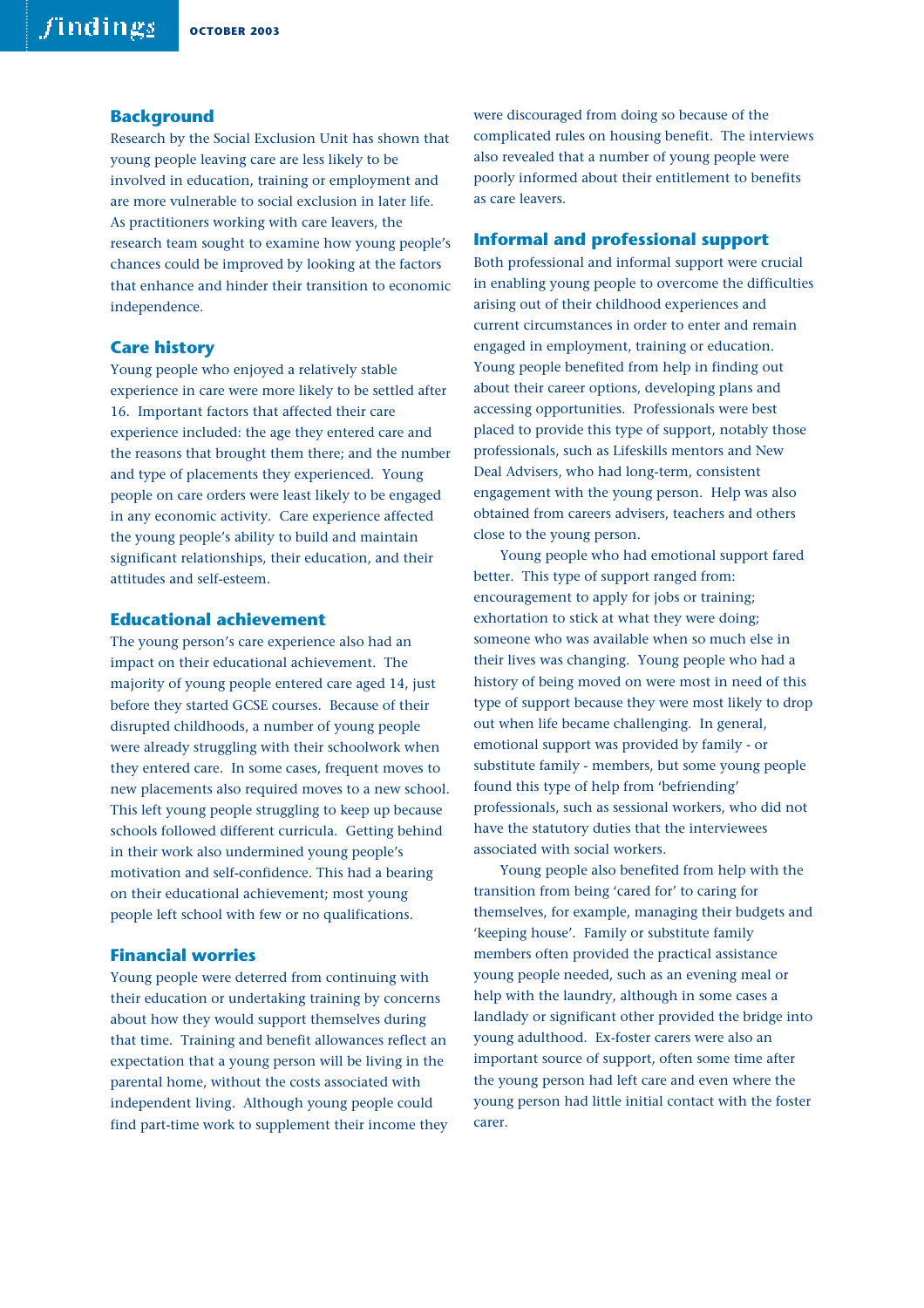### *When professionals helped*

Professionals were rated by young people: when they had a long-term or well-established relationship with the care leaver; when the professional provided informal or befriending support or support that reflected the care leaver's new 'young adult' status; and when the help the young person needed was flexible and tailored to their circumstances.

### **Living circumstances**

The circumstances surrounding the care leaver's transition to independence played a significant part in influencing his or her success. Being in settled circumstances after 16, such as accommodation, relationships and health, was associated with the likelihood of being in paid work or training schemes. Young people in secure accommodation - ideally living with family members, in a substitute family structure, or in supported housing - were more likely to enter and remain engaged in their chosen activity. Young people who had to cope with difficult issues and a significant amount of change after care struggled to stay in work or continue with a course of study. Factors that affected them included: substance abuse; ill-health; the breakdown of friendships and relationships; bereavement; and frequent house moves. Young people were more likely to be able to ride out these difficulties when they had the support of a significant other available to them.

### **Parenthood**

Young mothers in the group struggled with the same issues as the rest of the sample, but in some cases these worries were greater. For example, they were particularly concerned about their financial responsibilities and the effect of work on their benefit entitlements. They also faced additional challenges. Mothers were deterred from obtaining work or developing their skills and education because of difficulties obtaining childcare and problems of travelling out of rural areas to take up employment and training opportunities. Their concerns about being a good mother and looking after their children also encouraged young mothers to delay continuing with their education or pursuing career goals until the child was older. Despite these issues the young mothers tended to show greater maturity than their peers and were moving more rapidly towards an 'independent' adult status.

### **Problems associated with a rural area**

The size and sparsely populated nature of the study area created a number of problems. As was the case for the mothers, opportunities in rural areas were limited. Taking up opportunities could involve moving away from vital support networks. When the young people were in care, subsequent placements were often some distance from a home area and young people found it difficult to maintain contact with friends and family. The size of the authority also made it difficult to ensure young people continued at the same school when placements broke down.

### **Attitudes and motivation**

Care leavers' self-reliance and attitudes to themselves were important factors in helping them to achieve a successful young adulthood. Attitudes to education were also important. These underwent a shift after leaving care when young people were exposed to the difficulties of obtaining reasonably paid work with few qualifications. Many of the care leavers expressed regret that they had not fared better at school and, in some cases, a desire to continue with their education in order to improve their future prospects.

### **Success in the face of adversity**

In view of the adverse circumstances of their childhood, and in some cases, their experience in care, many of the young people showed remarkable resilience and success in the transition to young adulthood. Faced with many more obstacles than their peers from stable backgrounds, they overcame financial difficulties, substance abuse, relationship breakdown and ill-health at the same time as they sought to find and hold on to settled housing, establish themselves in a new work or educational environment and 'keep house' for the first time.

### **Implications for policy and practice**

While some young people succeeded, others struggled under the challenges and responsibilities they faced on leaving care. The findings point to a number of areas where developments in policy and practice may enhance care leavers' likelihood of a successful transition to young adulthood, these include:

• Improving the professional support available to young people, for example, by making it more